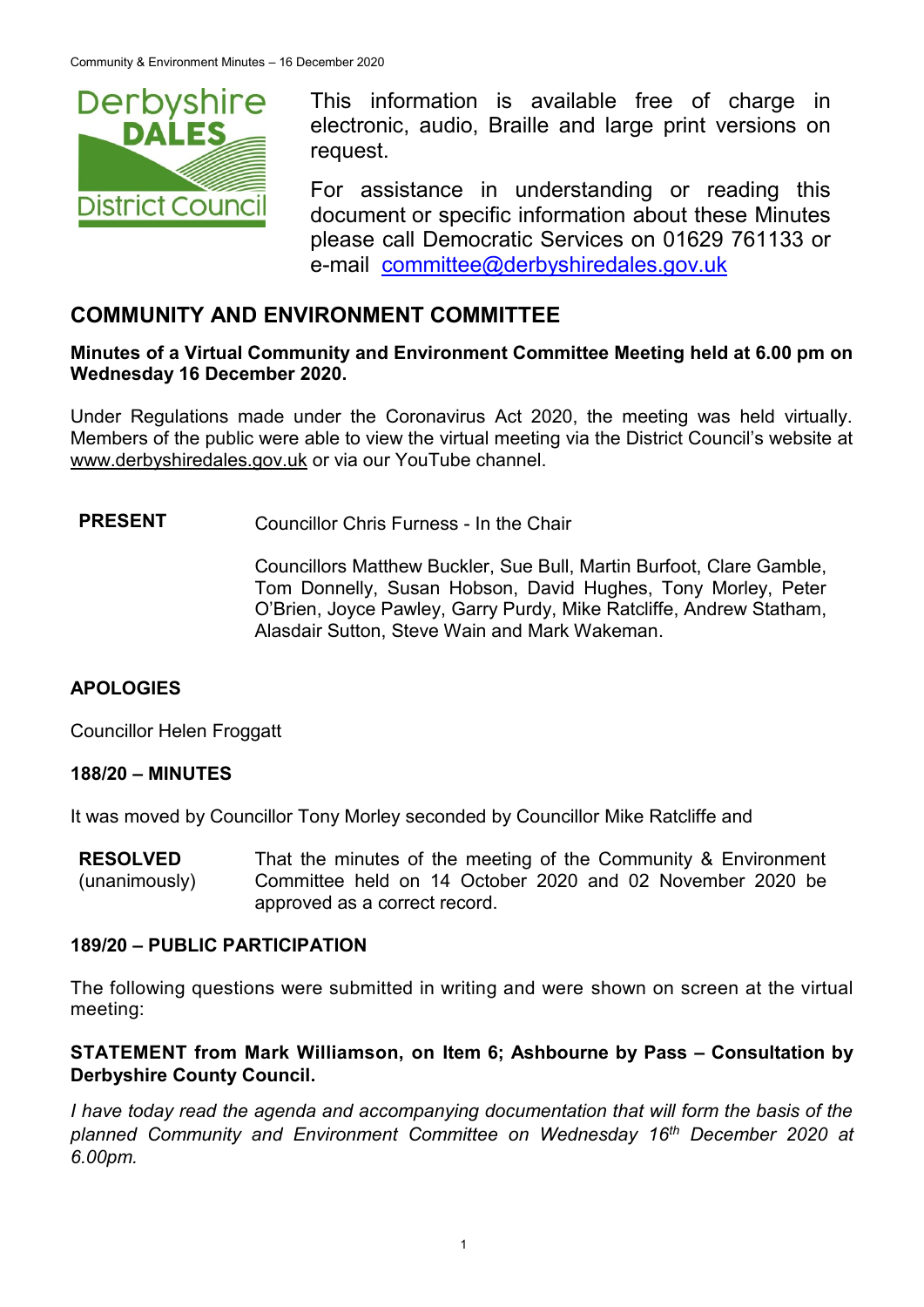*I would like to raise to the attendees attention, that some of the information contained relating to the Ashbourne Bypass Consultation, appears to include some significant inaccuracies and potentially misleading representations. It is my intension to write further to you, and in more detail at a later point.*

*In addition, the information provided for the meeting, does not appear to include any factual data relating to traffic flows and any calculated pre-estimates of improvement that any new road scheme would bring, to allow for informed discussion and debate. The information provided for your consideration, relating to the Ashbourne Bypass, seems to be largely opinion based rather than factual.*

*All traffic flow information is available in the consultation data provided by Aecom.*

*Surely, discussing the merits of and influencing preferential views and opinion on such a subject matter, whilst a public consultation is still ongoing, must surely defeat the object* 

### **RESPONSE**

The Officer report has sought to summarise the traffic data presented by Aecom as part of the consultation process. This is a standard approach in presenting reports to Committee. This allows Members of the District Council to understand the key issues and to assist them in coming to view on the recommendations being made. It does not, however stop any Member of the Council, if they wish to see the more detailed data and use that to aid their understanding and considerations on the options available.

Derbyshire County Council have invited the District Council to comment upon the options they are consulting on for potential options for resolving the traffic problems in Ashbourne Town Centre. The report allows Members of the District Council to have their say on the options being put forward. Any comments made by the District Council will be taken into account by the County Council in assessing how to take this matter forward. The District Council is not making any decisions on the potential options. That will be undertaken by Derbyshire County Council following the completion of this consultation exercise. It is wholly appropriate that this important issue is debated in public by the District Council.

### **STATEMENT given by David Osborne, a resident of Ashbourne on Item 6; Ashbourne by Pass – Consultation by Derbyshire County Council.**

*I would like to ask the committee to further investigate the option of an Eastern Bypass as I feel a number of key issues have been overlooked, including alternative Eastern routes (as there are with the Western option). In particular, I believe more work should be done to look at the traffic flows in relation to modelling based on the potential for the housing development on the Airfield site. It would seem logical that a significant amount of additional traffic would emanate from this area meaning that an Eastern route would be more effective in diverting traffic away from the*  town. Although longer, the cost difference should be further investigated as length of road is not *the only factor driving cost and the topology and geology of the Western route could prove problematic and costly to navigate.* 

*The basis of current recommendations is based on very basic investigation and also overlooks a number of issues with the Western option, some of which relate to government guidance. A bypass affects the long term future of Ashbourne and deserves more thorough investigation before decisions are made.*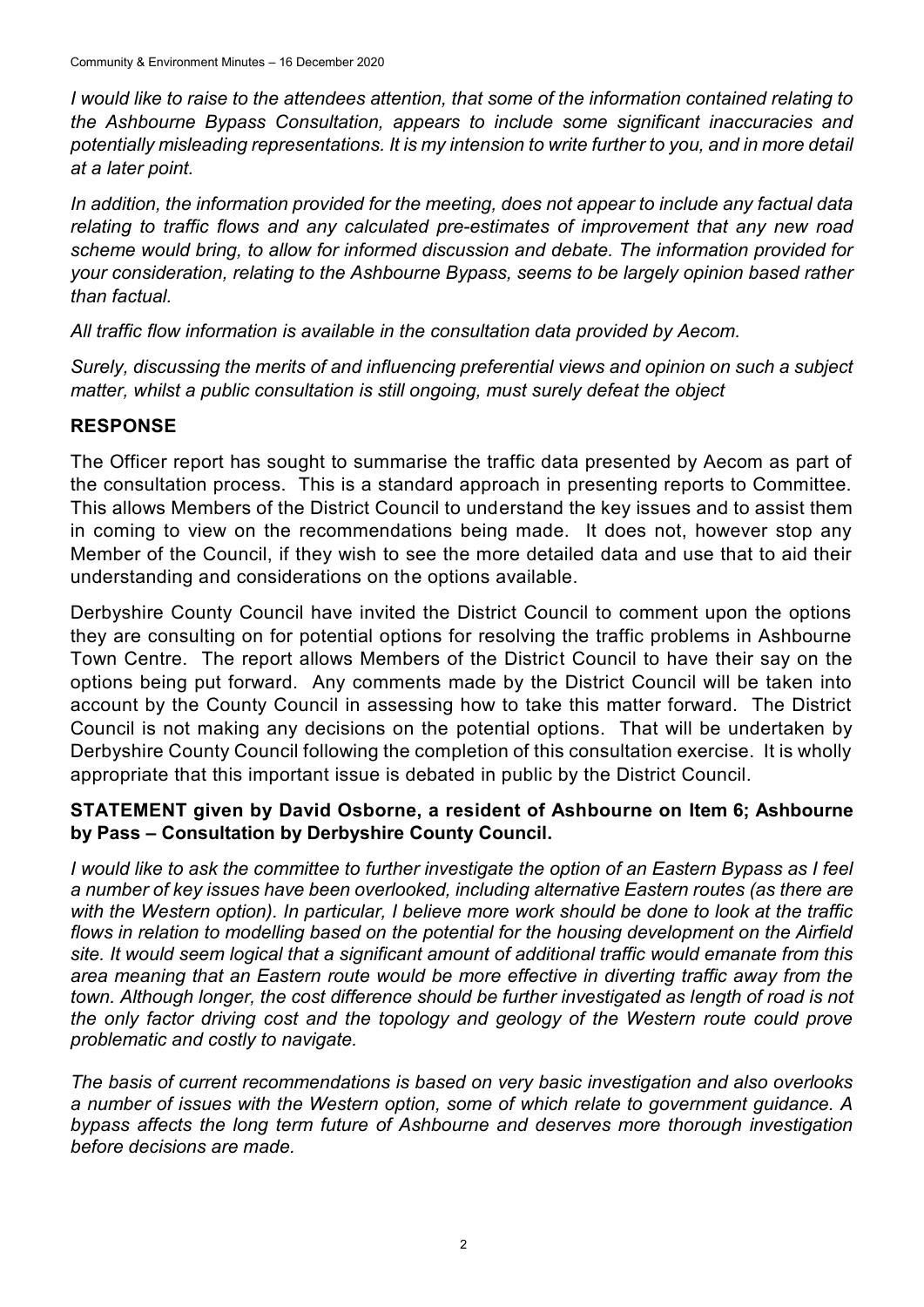# **RESPONSE**

The decisions about which route to be taken will be one for Derbyshire County following the completion of this current public consultation exercise. If Mr Osbourne feels that further work should be undertaken on traffic flows he should direct them to the County Council as part of the consultation process.

### **QUESTIONS from Darren Archer, a resident of Ashbourne on Item 6; Ashbourne by Pass – Consultation by Derbyshire County Council.**

- 1. *In his report in para 3.3 the Chief Executive states that the western by-pass will remove the "most traffic from the town centre". On what basis is this statement made? The eastern by-pass will clearly remove as much south bound traffic as a western route. While in addition, as shown in the consultation documents, it will remove additional traffic from surrounding roads such as the A517 to Hulland, the B5035 to Kniveton, the A52 to Derby which the Western route will not. So actually the evidence shows that the Eastern route will remove significantly more traffic from the town centre.*
- **ANSWER –** It is acknowledged that an eastern bypass will remove traffic from the town centre. However the evidence on Page 6 of the Appendix to this report indicates that within the town centre there is greater relief from the town centre by virtue of a western bypass than an eastern bypass. If Mr Archer has an alternative view he has the opportunity to make his comments directly to Derbyshire Council.
- 2. I*n his report, para 3.4, the chief executive states that the Eastern by-pass will be the "significantly more expensive" than the Western route. As the consultation provides no financial or budget cost analysis what evidence is this statement based on? other than the rather simplistic fact that the eastern route is longer. Does this statement take into account the fact that the majority of either of the western routes proposed will be located in or adjacent to a wildlife and bird sanctuary and on land designated as the highest risk flood zone and as such will face considerable costs to ensure it is actually usable 12 months of the year*.
- **ANSWER –** It is accepted that the topography of a western route may have an impact upon cost. However from experience it is considered that, even taking such factors into to account, the additional length of the eastern route would result in it being more costly.
- 3. *In his report, para 3.4, the chief exec states that "it is understood the new roundabout*  and future link road currently being constructed may not be capable of handling *additional traffic" this information is not provided as part of the consultation. Can the chief executive confirm on what basis this statement is made? Also can he confirm that the existing roundabout on the A52 adjacent to Ashbourne cemetery will be capable of handling the additional traffic without any alteration work?*
- **ANSWER –** This information is derived from discussions with the County Council, and is a statement of understanding rather than based on detailed assessment. I cannot advise whether the existing roundabout to which Mr Archer refers is capable of handling the additional traffic.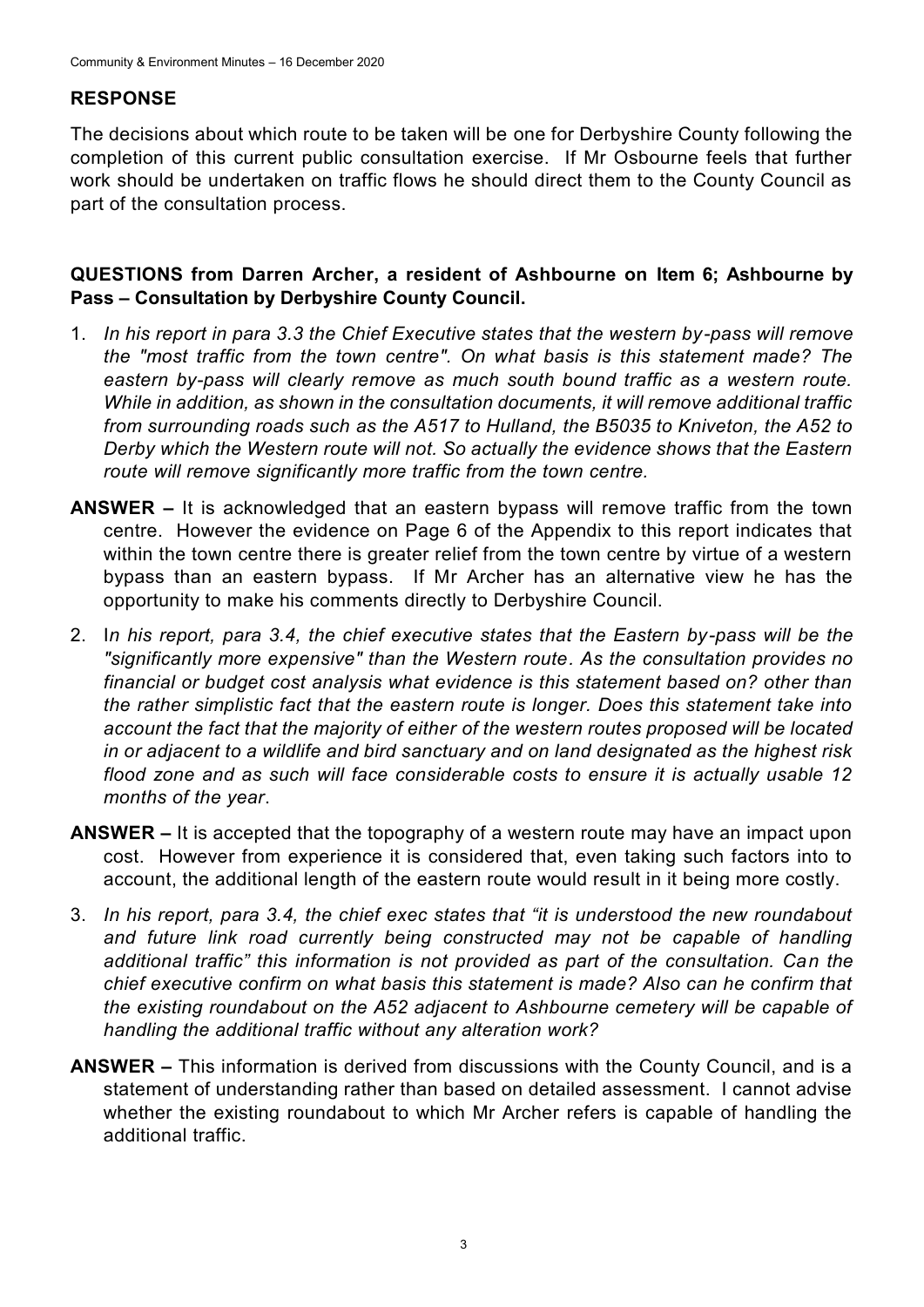- 4. *In para 3.8 the chief exec raises a concern with regards the current draft alignment of the eastern by-pass and the potential impact on the Airfield Development site. To date no masterplan has been provided for the airfield site, while the current application drawings are not available online on your planning website, which is crucial for its future development. However in the original outline application submitted and approved in 2014 the masterplan provided, showed a link road running along the northern boundary of the development site acting as a break between the housing site and the Industrial estate in particular the back of the Vital Earth site. The road being further separated from the housing site via landscaping, playing fields and sports pitches. Is the chief exec therefore stating this layout is either not achievable now or that it could not be suitable to access a proposed eastern by-pass route? Furthermore does the council not agree that rather than hinder the development of the airfield. A properly planned Eastern bypass would eliminate the risk of traffic from the 1500+ houses on the airfield site having to travel through town to access the north and east of the county. So in effect providing the site with excellent road links to not only the south and west of Ashbourne but also the North and East as well. Something a western by-pass would not do.*
- **ANSWER –** As Mr Archer will be aware there is no detailed plan for a bypass route around Ashbourne. The report seeks to set out concerns about the impact of any eastern route on the deliverability of the whole of the allocation in the adopted Derbyshire Dales Local Plan, on the basis of the indicative position of the link through the site. It does not mean that any final eastern route would definitely prejudice the development of the allocation in the adopted Derbyshire Dales Local Plan, but it could certainly cause uncertainty and delay.
- 5. *The chief exec in his report raises concerns about the capability of the roundabout under construction to cope with the increase in traffic as noted above. Can the chief exec explain his failure to comment on what impact the additional traffic will have on roads adjacent to the Western by-pass routes. I have already mentioned the existing roundabout on A52 which is clearly not sufficient. However a bigger concern would be the increase of traffic using Windmill Lane and a western by-pass as a cut through from Kniveton, Cromford and beyond to and from the A52 and A50. This is already an issue*  for residents and a western by-pass will only make this problem worse. While Windmill *Lane and Buxton Hill is an appalling junction so any potential increase of traffic using it needs to be avoided at all costs*.
- **ANSWER –** The evidence about the extent to which traffic using Windmill Lane as presented on Page 6 of Appendix 1 would have greater relief by an Eastern Bypass than compared to a Western Bypass was taken into account during the preparation of the report. The impact on residents of any such changes is a detailed matter that will need to be addressed as part of the submission of evidence to accompany the planning application.

### **STATEMENT from Robert Donnelly, a resident of Ashbourne on Item 6; Ashbourne by Pass – Consultation by Derbyshire County Council.**

*I am in receipt of the agenda and supporting documentation circulated in advance of the Community and Environment Committee scheduled for Wednesday 16th December (copy attached for ease of reference).*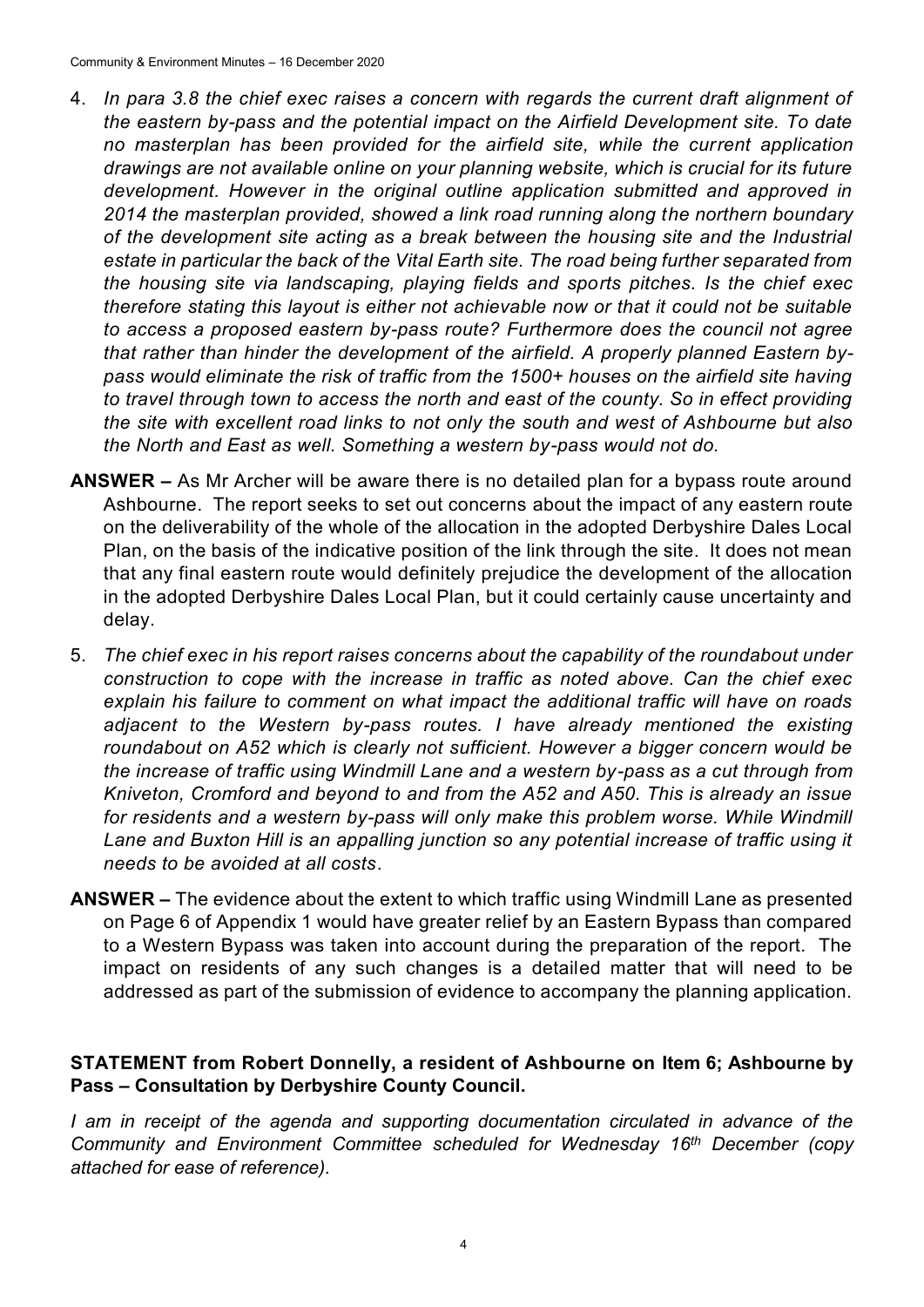*I believe it is most important that, in advance of the meeting, members of the Committee are given the opportunity to consider the content of a letter that I have written and sent (addressed to Jim Seymour the AECOM project lead and copied to members of Derbyshire County Council) dated 26th November 2020 (copy also attached herewith), so as to be in an appropriately informed position before commenting or voting on related matters.*

*In the interests of brevity I will refrain from repeating all the points raised in my letter here.*

*However, it is clear that the consultation process itself AND several of the statements and conclusions drawn by the consultations (AECOM) might be considered mis-leading.*

*The supporting papers provided to the Derbyshire Dales District Councillors via the correspondence available at the link above refer to the consultation findings and draw conclusions that may be seen as containing inaccuracies, misinterpretations, oversimplifications and including important omissions.*

*A particularly interesting point (example) here would perhaps be the 'red flag' applied by AECOM to the eastern route – see sections 2.8 and 2.9 of your supporting papers and section 4e of my letter – because there is "land which is allocated for housing and development within the current Derbyshire Dales District Council Local Plan and which has planning permission for housing and employment land uses".*

*I could of course go on … but it's all in my letter.*

*So, in the interests of balance, please do share this information and correspondence with those charged with making important decisions*.

### **RESPONSE**

Mr Donnelly's comments are noted – it will be for Members to come a view based upon the contents of the report and their own consideration of the evidence as to whether the report is misleading, and whether an alternative response should be given**.**

## **QUESTIONS from Peter Dobbs, a resident of Ashbourne on Item 6; Ashbourne by Pass – Consultation by Derbyshire County Council.**

*I note in the officer comments (section 3.5) of the report on the Ashbourne Bypass Consultation it says;* 

*Members will be aware of existing air quality issues in the area of Buxton Road, Ashbourne.'*

*My first question is* 

*Q. How does the council believe it has 'made members aware' of the problem?* 

*I have already suggested that the Air Quality Annual Status Report be presented to this Committee to allow discussion and Liberal Democrat Councillors requested in an open letter sent in August that all Councillors be briefed by Officers on the Council's current strategy for monitoring air quality in the Dales.* 

*Neither of these things has happened.*

*So my second question is this;*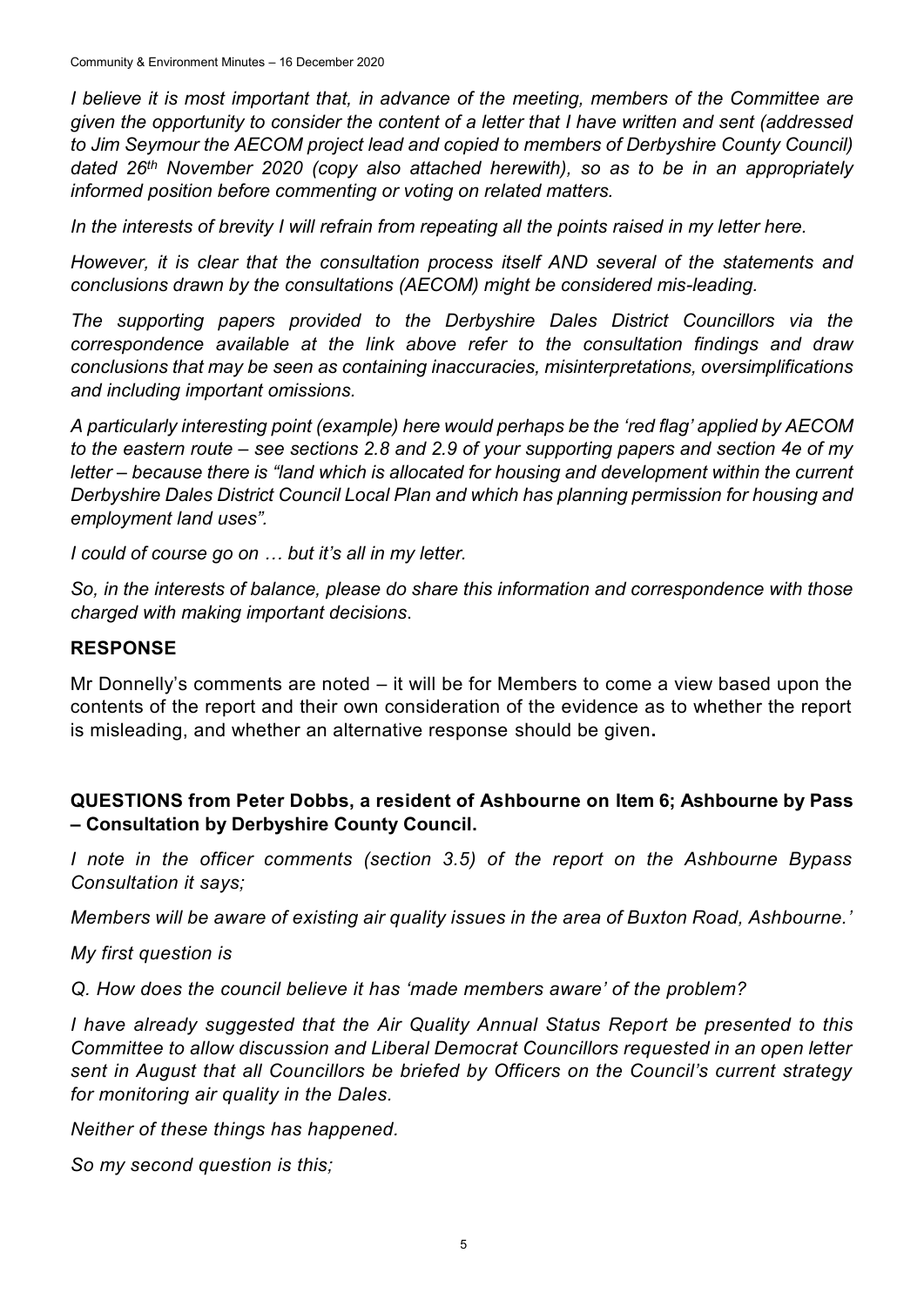*Q. How does the Council intend to 'make members aware' of the problem of air pollution in the future?*

*The Council have known from data trends that there has been a problem with NOx pollution on Buxton Rd Ashbourne for at least 3 years. However they have chosen not to declare an AQMA by the Option 1 method (Fast track) and have still not declared an AQMA using Option 2.*

*So my third question relates to this slow response and the current inquest looking at the death of Ella Kissi-Debrah in Lewisham who died in Feb 2013. Lewisham Council are accused of being 'glacially slow' on addressing the problem of air pollution and its impact on health The 2012 average annual NOx reading at New Cross monitoring station in Lewisham was 59ugm-3. The current equivalent value for one of the monitoring locations on Buxton Road is higher than this with a peak value of over 70ugm-3. The Air Quality Objective is 40ugm-3*

*So my third question is,*

*Q. What is the Council's assessment of the legal and financial risk of continuing to be 'glacially slow' in addressing air pollution in the Dales and in particular risking the health of residents?*

# **ANSWERS**

Thank you for your questions, Mr Dobbs.

Members are aware of the issue of air quality through the inclusion of an item in the Environmental Health service plan, which is approved by Members, the inclusion of an action in the Corporate Plan, which is approved by Members and the annual publication of an air quality report which is available for all to view on the Council's website. Ashbourne Members receive reports every month updating them as to the results obtained from the diffusion tubes sited within the town. Members will also be aware of the questions submitted by you and others and the replies offered in response.

In future Members will be presented with a report that details the issue of air quality in Ashbourne, including the Detailed Assessment that has now been procured. The declaration of Air Quality Management Areas is a responsibility that is reserved to Committee and Members will be asked to make a decision as to whether or not an Air Quality Management Area should be declared, once all the necessary information is collected. I have also asked Officers to arrange a workshop session for Members, so that they can better understand the Council's role in this area of work.

I am aware of the tragic death of Ella Kissi-Debrah and of the ongoing inquest. Whilst the issue of air quality in Ashbourne is of importance, I believe that it is reasonable to state that the general air quality in our area is likely to be significantly better than the average in Lewisham. I understand that our officers have been taking advice on the matter directly from the Defra Air Quality Helpdesk and I do not accept that our progress has been 'glacially slow'**.**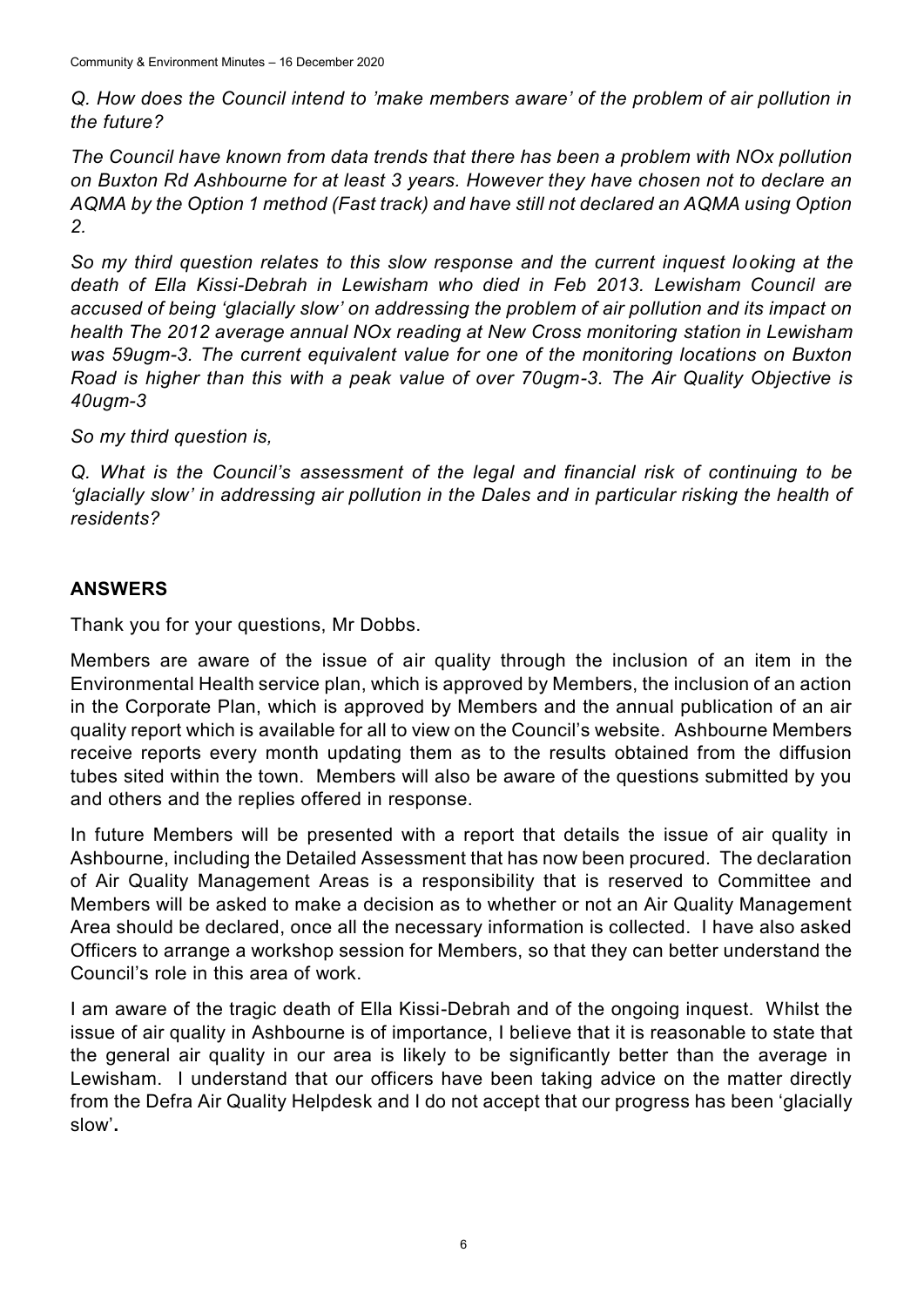## **190/20 – INTERESTS**

Councillor Mark Wakeman declared a personal interest in item 10 on the Derbyshire Clause Procedure – as he owned a property covered by the Clause.

Councillors Steve Wain, David Hughes and Matthew Buckler declared a personal interest in item 8 as members of Matlock Town Council.

### **191/20 - QUESTIONS PURSUANT TO RULE OF PROCEDURE NUMBER 15**

There were no Member Questions

### **192/20 – ASHBOURNE BY PASS – CONSULTATION BY DERBYSHIRE COUNTY COUNCIL**

The Committee considered a report advising Members of public consultation being undertaken by Derbyshire County Council on options for a potential Ashbourne Bypass. The report allowed Members to consider the submission of comments, on behalf of the District Council to Derbyshire County Council on the options being consulted upon by the deadline of 18<sup>th</sup> December 2020. It was recommended that Derbyshire County Council be advised that the District Council supported the provision a western bypass for Ashbourne and that, on the basis of the alignment shown, it did not support the provision of an eastern bypass for Ashbourne and considered that, in order to improve both traffic and environmental conditions within Ashbourne town centre in the short to medium term, mitigation measures should be implemented as soon as feasibly possible.

Councillor Purdy moved the recommendation as set out in the report but amended to replace *'as soon as feasibly possible*' replaced with '*immediately, especially to address Heavy Goods vehicles*'

It was moved by Councillor Garry Purdy, seconded by Councillor Tony Morley and

| <b>RESOLVED</b> | 1. That Derbyshire County Council be advised that the District<br>Council supports the provision a western bypass (Option 3) for<br>Ashbourne.<br>2. That the District Council advises Derbyshire County Council<br>that, on the basis of the alignment shown, it does not support<br>the provision of an eastern bypass (Option 4) for Ashbourne.<br>3. That the District Council advises Derbyshire County Council<br>that it considers that, in order to improve both traffic and<br>environmental conditions within Ashbourne town centre in the<br>short to medium term, mitigation measures should be<br>implemented immediately, especially to address Heavy Goods<br>Vehicles. |
|-----------------|----------------------------------------------------------------------------------------------------------------------------------------------------------------------------------------------------------------------------------------------------------------------------------------------------------------------------------------------------------------------------------------------------------------------------------------------------------------------------------------------------------------------------------------------------------------------------------------------------------------------------------------------------------------------------------------|
|                 |                                                                                                                                                                                                                                                                                                                                                                                                                                                                                                                                                                                                                                                                                        |

| Voting: | For               | 15 |
|---------|-------------------|----|
|         | Against           | 4  |
|         | <b>Abstention</b> | -2 |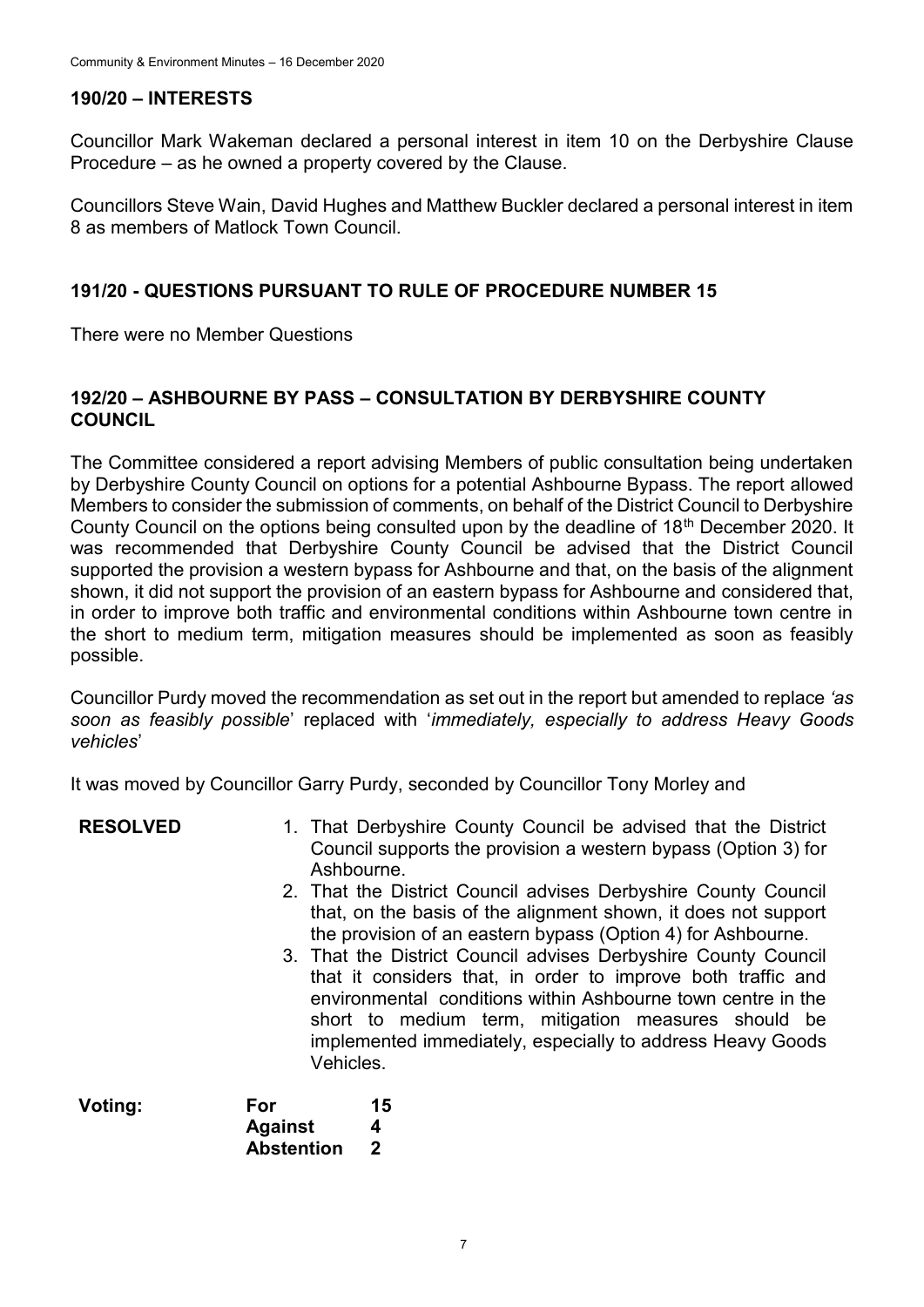# **193/20 – BRAILSFORD NEIGHBOURHOOD PLAN**

The Committee considered a report setting out draft comments in respect of the Brailsford Neighbourhood Plan, and its general conformity to the District Council's strategic policies within the adopted Derbyshire Dales Local Plan. The report also outlines the next steps with regard to consultation and examination of the Brailsford Neighbourhood Plan.

It was moved by Councillor Mike Ratcliffe, seconded by Councillor Tony Morley and

- **RESOLVED** (unanimously) 1. That the draft comments made in respect of the policies and proposals contained within the Brailsford Neighbourhood Plan as set out in Appendix 1 are approved and submitted to the examiner appointed to undertake the Examination of the Brailsford Neighbourhood Plan.
	- 2. That a further report be presented to this Committee that sets out the Examiner's Report findings and any recommended modifications to the Brailsford Neighbourhood Plan.

## **194/20 – COMMUNITY ASSET TRANSFER OF DENEFIELDS, MATLOCK**

The Committee considered a report for the disposal a Community Asset by way of a 20 year lease of the area known as Denefields, Matlock to Matlock Town Council (MTC) following their request. To note that the disposal above comprises an undervalue transaction permitted under the General Disposal Consent 2003.

A motion was moved by Councillor Joyce Pawley, seconded by Councillor Andrew Statham proposing that consideration of this item be deferred to allow further investigation into whether the site would be suitable for housing. Following debate on the mover and seconder withdrew the motion.

It was moved by Councillor Sue Hobson, seconded by Councillor Martin Burfoot and

**RESOLVED**

(unanimously)

- 1. That the terms outlined in paragraph 3 of this report for a Community Asset Transfer by way of a 20 year lease of the area of land known as Denefields as shown edged red on the plan at Appendix 1 to Matlock Town Council (subject to public open space consultation) are agreed.
- 2. That it is noted that the disposal in 1. above comprises an undervalue transaction permitted under the General Disposal Consent 2003.
- 3. That each party meets their own legal costs.
- 4. That DDDC undertake and pay for public open space consultation

The meeting was adjourned for 10 minutes following consideration of this item.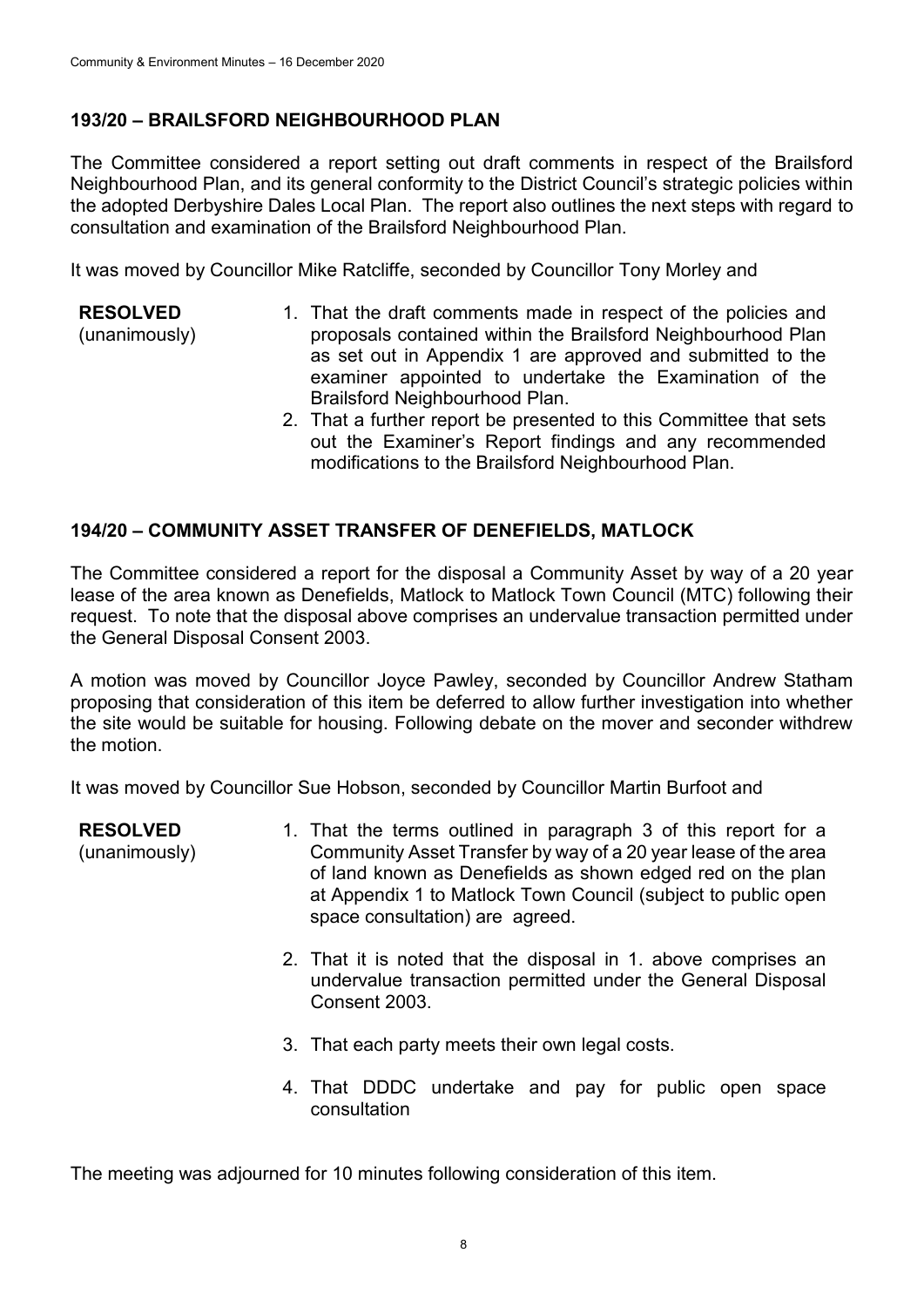### **195/20 – COMMUNITY ASSET TRANSFER OF HEATHY LEA RECREATION GROUND, TANSLEY**

The Committee considered a report for the freehold transfer of Heathy Lea Recreation Ground, Tansley terms as outlined in paragraph 3 of the report as a Community Asset Transfer to Tansley Parish Council following their request. It was noted that although the disposal would be an undervalue transaction it was permitted under the General Disposal Consent Regulations 2003.

It was moved by Councillor David Hughes, seconded by Councillor Martin Burfoot and

- **RESOLVED** (unanimously) 1. That the terms outlined in paragraph 3 of this report for a freehold Community Asset Transfer of the recreation ground as shown edged red on the plan at Appendix 1 to Tansley Parish Council (subject to public open space consultation) are agreed.
	- 2. That it is noted that the disposal in 1. above comprises an undervalue transaction permitted under the General Disposal Consent 2003.
	- 3. That each party meets their own legal costs.
	- 4. That DDDC undertake and pay for public open space consultation.

# **196/20 – DERBYSHIRE CLAUSE PROCEDURE**

The Committee considered a report setting out the proposed introduction of a policy and amendments to procedures to streamline the administration and decision making processes associated with Derbyshire Clause dispensations.

Recommendation 7 in the report was withdrawn prior to discussion.

Councillor Claire Gamble proposed an amendment to recommendation 2 to change the wording to say 'together with consultation with Ward Member'.

It was moved by Councillor Gary Purdy seconded by Councillor Susan Hobson and

- **RESOLVED** 1. To authorise the Director of Corporate and Customer Services to consult on the adoption of the new policy for Derbyshire Clauses as attached at Annex 1 and, following consultation, refer the policy to Council for approval.
	- 2. Subject to Council approving the proposed policy, to recommend that Council delegate authority for decision making according to the policy for Derbyshire Clauses to the Director of Corporate and Customer Services, Legal Services Manager,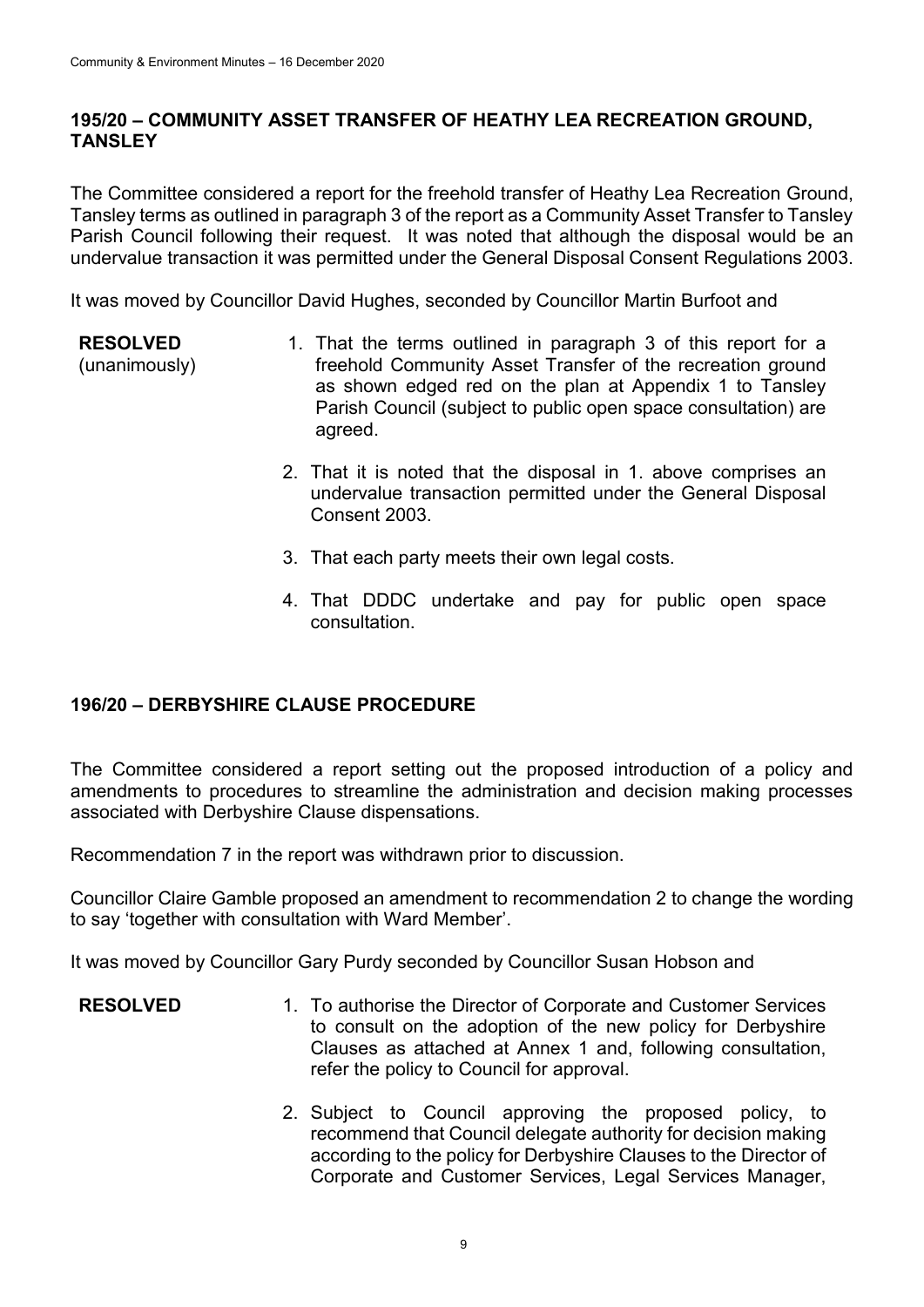Principal Solicitor or Solicitor together with consultation with Ward Member.

- 3. To recommend to Council that authority be delegated to the Licensing and Appeals Committee to consider appeals against such decisions.
- 4. To recommend to Council to approve charging a fee for Derbyshire Clause dispensations, set at £465.
- 5. To remove the existing delegation relating to companies where at least one of the directors satisfies the qualifying conditions.
- 6. To amend the delegation relating to returning to the area to provide care to include those that wish to move to the area to be care for rather than just to provide care.

| Voting: | <b>For</b>        | 14 |
|---------|-------------------|----|
|         | <b>Against</b>    | 0  |
|         | <b>Abstention</b> |    |

### **197/20 – MOTION TO CONTINUE**

It was moved by Councillor Tom Morley, seconded by Councillor Sue Hobson and

**RESOLVED** (unanimously) That in accordance with Procedure Rule 13, the meeting continue beyond 2½ hours to enable the business on the agenda to be concluded.

### **198/20 DERBYSHIRE CLAUSES APPLICATION - ANNEXES to report Exempt**

The Committee considered whether to grant a dispensation and wave the Derbyshire Clause restriction to allow the sale of the three properties detailed in the report for one transaction.

The Legal Services Manager clarified that any relief granted from the Derbyshire Clause was for just one transaction and any future sales or lettings would have to meet the Derbyshire Clause criteria

Because the Committee needed to consider exempt information relating to the dispensation requests the livestream of the meeting ended during this item. A summary of the decisions are set out below:

- **RESOLVED** 1. That the application for relief from the Derbyshire Clause for one transaction in respect of the property in Parwich be refused.
	- 2. That the application for relief from the Derbyshire Clause for one transaction in respect of the property in Elton be approved.